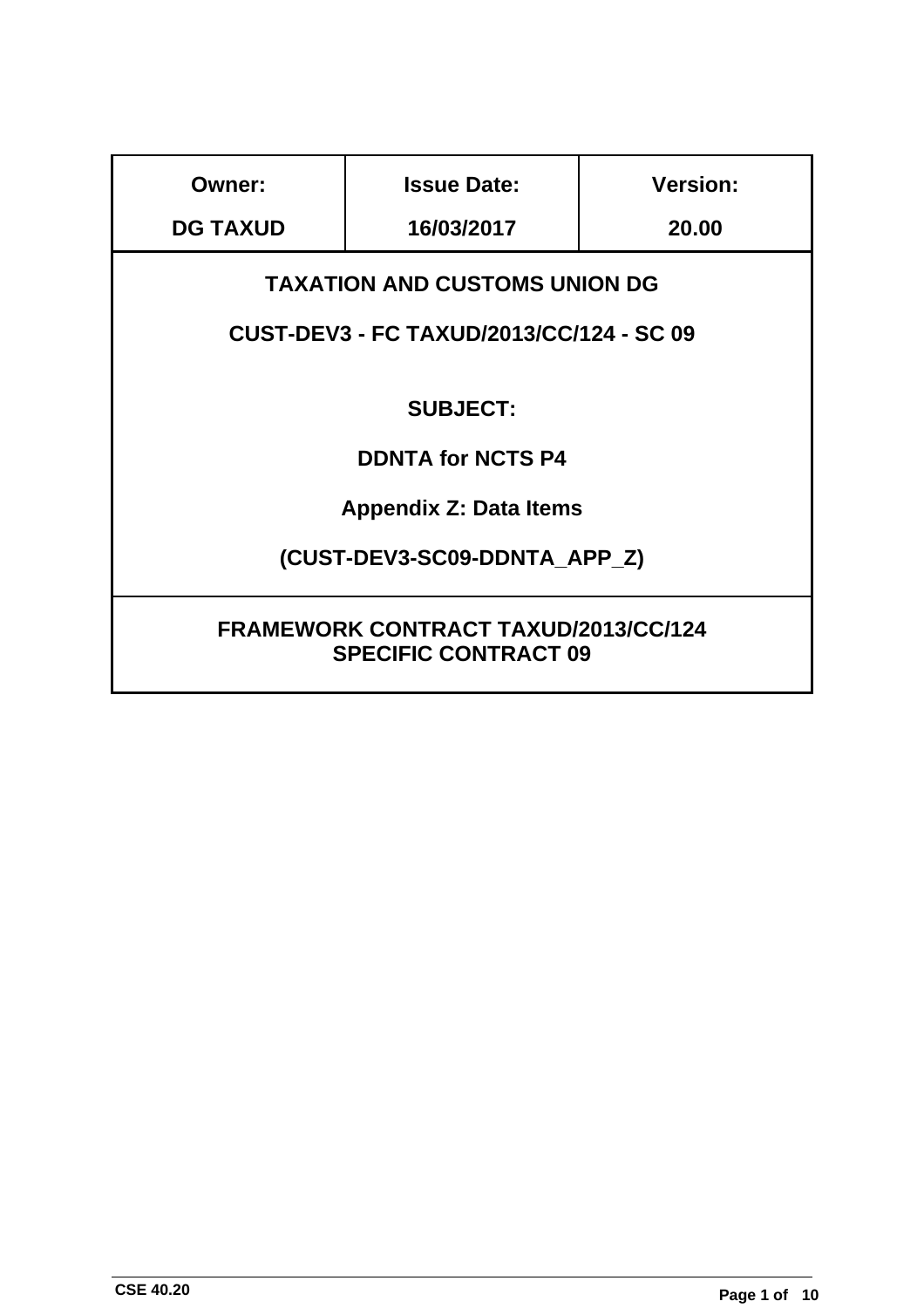**Appendix Z: Data Items**

## **1. Introduction**

## **1. Introduction**

This document presents a complete list of all Data Items and their format used in the messages for NCTS P4.The Data Items are listed in alphabetical order.

## **DDNA RFC-List Alignment**

The specific Appendix is aligned to DDNA RFC-List V0.29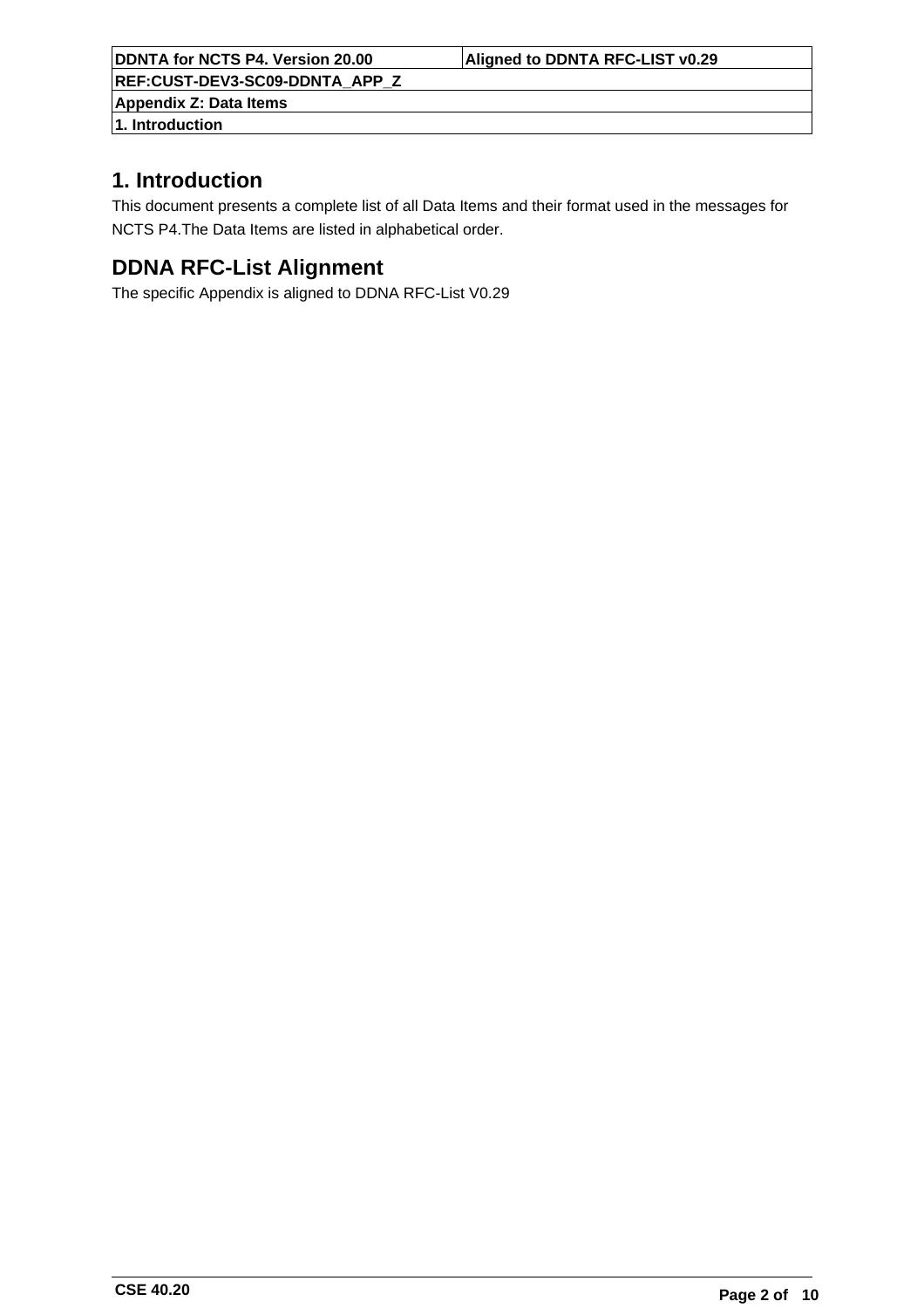**Appendix Z: Data Items**

**2. Data Items**

| <b>Data Item</b>                        | <b>Format</b>    |
|-----------------------------------------|------------------|
| AAR rejection reason                    | an350            |
| AAR rejection reason code               | n <sub>1</sub> 2 |
| AAR rejection reason LNG                | a2               |
| AAR/AER rejection reason code           | n.2              |
| Acceptance date                         | n8               |
| Access code                             | an4              |
| Acknowledgement request                 | n1               |
| Action identification                   | an20             |
| Action taken by recipient               | an.3             |
| Action to be taken                      | an350            |
| Action to be taken LNG                  | a2               |
| Additional information                  | an70             |
| Additional information coded            | an.5             |
| <b>Additional information LNG</b>       | a2               |
| Address                                 | an140            |
| <b>Address LNG</b>                      | a2               |
| Address type                            | a1               |
| Agreed location of goods                | an35             |
| Agreed location of goods LNG            | a2               |
| Agreed location of goods, code          | an17             |
| Already in NCTS                         | n1               |
| Amendment acceptance date               | n8               |
| Amendment place                         | an35             |
| Amendment place LNG                     | a2               |
| Amendment rejection date                | n8               |
| Amendment rejection motivation code     | n1               |
| Amendment rejection motivation text     | an350            |
| Amendment rejection motivation text LNG | a <sub>2</sub>   |
| Amendment type flag                     | n1               |
| Amount claimed                          | n.15,2           |
| Amount concerned                        | n.15,2           |
| Application reference                   | an14             |
| Arrival agreed Location code            | an17             |
| Arrival agreed Location of goods        | an35             |
| Arrival agreed Location of goods LNG    | a2               |
| Arrival authorised location of goods    | an17             |
| Arrival date                            | n8               |
| Arrival notification date               | n8               |
| Arrival notification place              | an35             |
| Arrival notification place LNG          | a2               |
| Arrival rejection date                  | n8               |
| Arrival rejection reason                | an350            |
| Arrival rejection reason LNG            | a2               |
| <b>Arrival Time</b>                     | n12              |
| Ask for documents text                  | an350            |
| Ask for documents text LNG              | a <sub>2</sub>   |
| Association assigned code               | an.6             |
| ATR rejection reason                    | an350            |
| ATR rejection reason code               | n.2              |
| ATR rejection reason LNG                | a2               |
| Attribute path                          | an140            |
| Authorisation id                        | an17             |
| Authorised location of goods, code      | an17             |
| Balance                                 | n.15,2           |
| <b>Binding itinerary</b>                | n1               |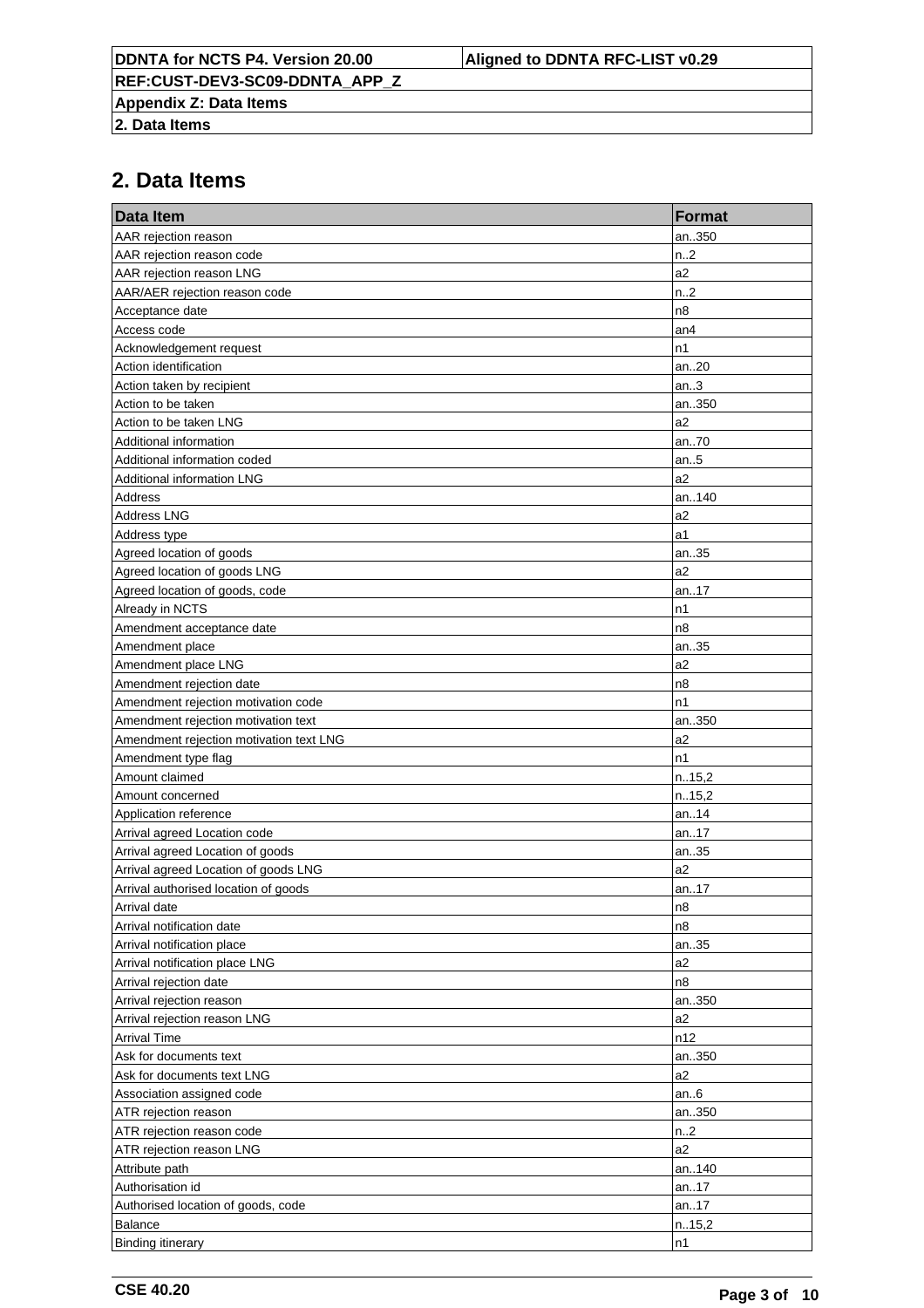**REF:CUST-DEV3-SC09-DDNTA\_APP\_Z**

**Appendix Z: Data Items**

| Data Item                                         | <b>Format</b>   |
|---------------------------------------------------|-----------------|
| <b>Business functionality</b>                     | a1              |
| Cancel enquiry notification date                  | n8              |
| Cancel enquiry notification remarks               | an350           |
| Cancel enquiry notification remarks LNG           | a <sub>2</sub>  |
| Cancellation decision                             | n1              |
| Cancellation initiated by customs                 | n1              |
| Cancellation justification                        | an350           |
| Cancellation justification LNG                    | a2              |
| Cancellation reason                               | an350           |
| Cancellation reason LNG                           | a <sub>2</sub>  |
| City                                              | an35            |
| <b>City LNG</b>                                   | a <sub>2</sub>  |
| CoA report                                        | n1              |
| CoD report                                        | n1              |
| Code                                              | an.8            |
| <b>Collection Date</b>                            | n8              |
| <b>Commercial Reference Number</b>                | an70            |
| Commodity code                                    | an22            |
| Commodity code (taric code)                       | an.6            |
| Common access reference                           | an35            |
| Communications agreement id                       | an35            |
| Community / National Procedure                    | an3             |
| Complement of information                         | an26            |
| Complement of information LNG                     | a <sub>2</sub>  |
| Complementary code                                | n1              |
| Complete control                                  | n1              |
| Conform                                           | n1              |
| Contact details in country of competent authority | an140           |
| Contact person                                    | an35            |
| <b>Contact Person at Destination</b>              | an140           |
| <b>Contact Person at Destination LNG</b>          | a <sub>2</sub>  |
| Contact person Details                            | an140           |
| Contact person Details LNG                        | a <sub>2</sub>  |
| Container number                                  | an17            |
| Containerised indicator                           | n1              |
| Continue unloading                                | n1              |
| Control date                                      | n8              |
| Control indicator                                 | an <sub>2</sub> |
| Control result code                               | an <sub>2</sub> |
| Controlled by                                     | an35            |
| Controlled by LNG                                 | a2              |
| Controlled packages                               | an70            |
| Controlled packages LNG                           | a2              |
| Controlling agency                                | an.2            |
| Conveyance reference number                       | an35            |
| Corrected value                                   | an27            |
| Correlation identifier                            | an14            |
| Counter                                           | n.9             |
| Country code                                      | a2              |
| Country code A                                    | a2              |
| Country code B                                    | a2              |
| Country of departure code                         | a2              |
| Country of destination code                       | a2              |
| Country of dispatch/export code                   | a2              |
| Country of routing code                           | a2              |
| Country regime code                               | an3             |
| Country/region code                               | an.3            |
|                                                   |                 |
| Country/region name                               | an35            |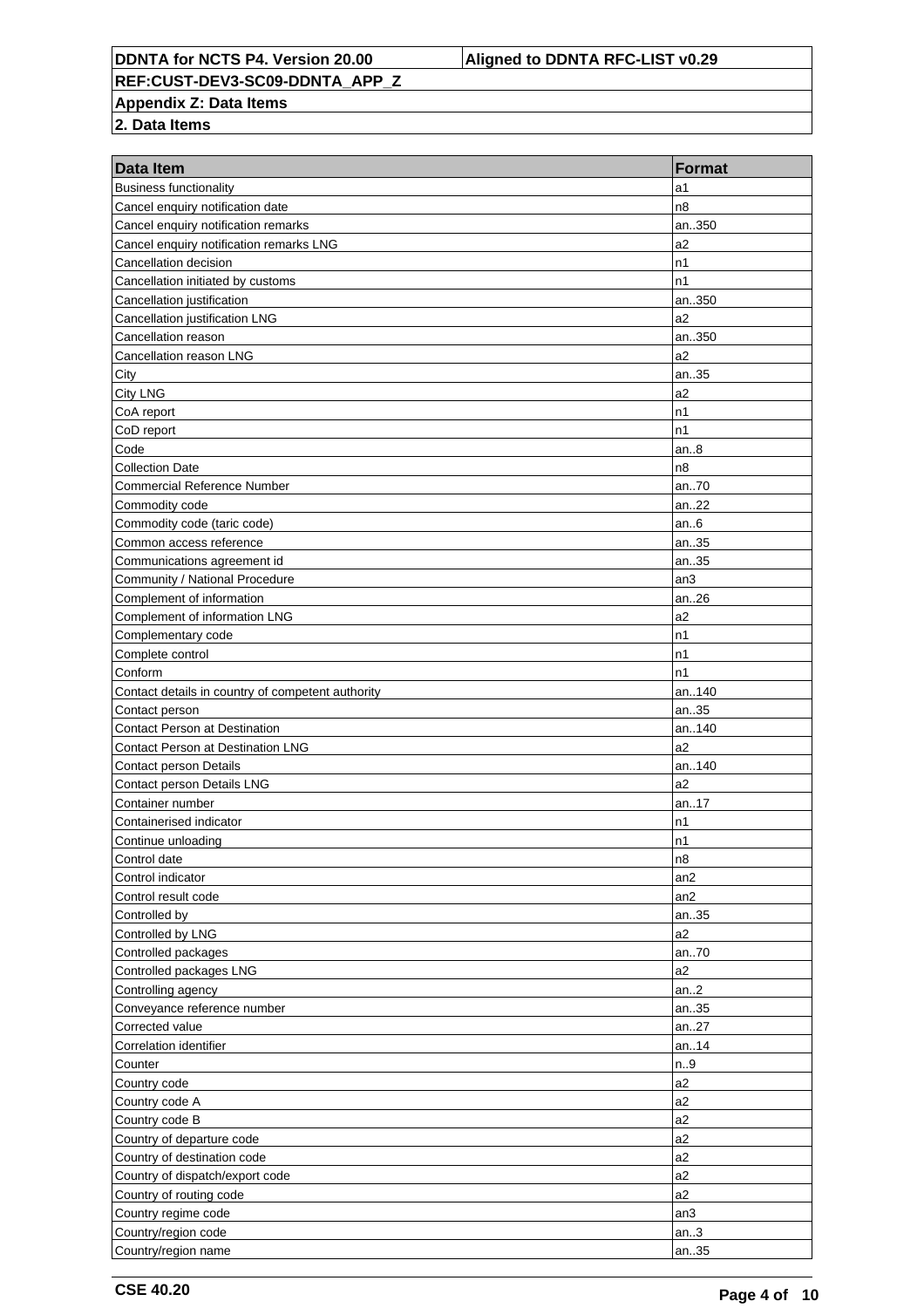**Appendix Z: Data Items**

| Data Item                                  | <b>Format</b>    |
|--------------------------------------------|------------------|
| Country/region name LNG                    | a2               |
| Covered amount                             | n.15,2           |
| <b>CSMIS</b> status                        | an2              |
| CSMIS status explanation code              | n.2              |
| Currency                                   | an3              |
| Customs Intervention code                  | an.4             |
| Customs office name                        | an35             |
| Customs office usual name                  | an35             |
| Customs office usual name LNG              | a2               |
| <b>Customs Operation State Types</b>       | an.3             |
| Customs sub place                          | an17             |
| Date limit                                 | n8               |
| Date limit for response                    | n8               |
| Date of amendment                          | n <sub>8</sub>   |
| Date of cancellation                       | n8               |
| Date of cancellation decision              | n <sub>8</sub>   |
| Date of cancellation request               | n <sub>8</sub>   |
| Date of control notification               | n <sub>8</sub>   |
| Date of enquiry response                   | n <sub>8</sub>   |
| Date of issue                              | n <sub>8</sub>   |
| Date of passage                            | n <sub>8</sub>   |
| Date of preparation                        | n6               |
| Date of release                            | n <sub>8</sub>   |
| Date of release request                    | n <sub>8</sub>   |
| Date of release request rejection          | n <sub>8</sub>   |
| Date of request on non-arrived movement    | n <sub>8</sub>   |
| Date of usage cancellation                 | n8               |
| Day                                        | an2              |
| Day in the week (begin day)                | n1               |
| Day in the week (end day)                  | n1               |
| Day period from                            | n <sub>8</sub>   |
| Day period to                              | n <sub>8</sub>   |
| Declaration date                           | n8               |
| Declaration place                          | an35             |
| Declaration place LNG                      | a <sub>2</sub>   |
| Declaration rejection date                 | n8               |
| Declaration rejection reason               | an350            |
| Declaration rejection reason LNG           | a2               |
| Delivery date TC11                         | n8               |
| Description                                | an210            |
| Description                                | an350            |
| Description                                | an140            |
| <b>Description LNG</b>                     | a2               |
| Dialog language indicator at departure     | a2               |
| Dialog language indicator at destination   | a2               |
| Discrepancies notification date            | n8               |
| Discrepancies notification text            | an350            |
| Discrepancies notification text LNG        | a2               |
| Discrepancies solved notification code     | an.2             |
| Discrepancies solved notification date     | n8               |
| Discrepancies solved notification text     | an350            |
| Discrepancies solved notification text LNG | a2               |
| Diversion rejection code                   | n <sub>1</sub> 2 |
| Diversion rejection reason code            | n.2              |
| Diversion rejection text                   | an350            |
| Diversion rejection text LNG               | a2               |
| Document reference                         | an35             |
| Document reference LNG                     | a2               |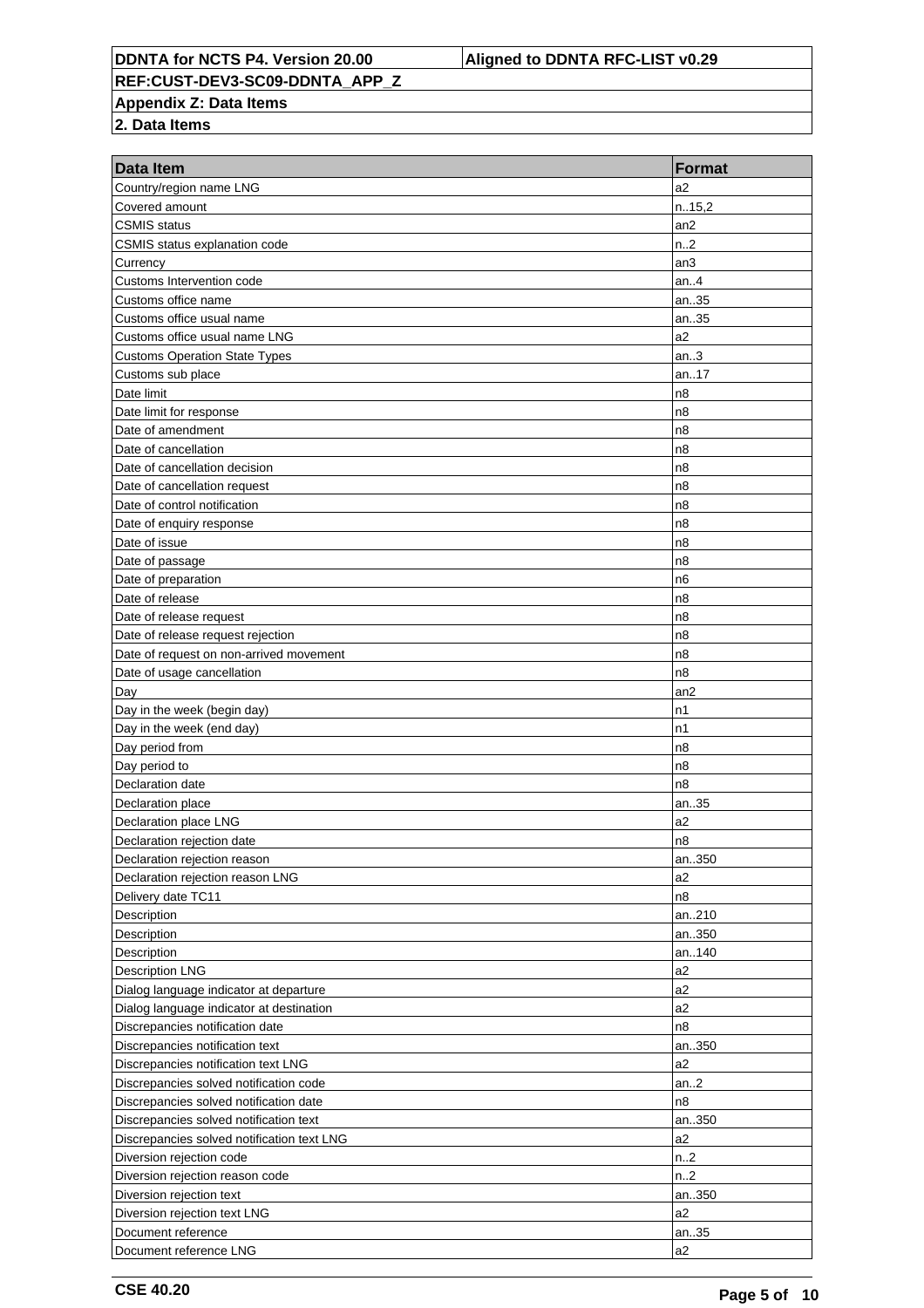**Appendix Z: Data Items**

| Data Item                                               | <b>Format</b>  |
|---------------------------------------------------------|----------------|
| Document type                                           | an.4           |
| Document/reference number                               | an.21          |
| Downtime from                                           | n12            |
| Downtime to                                             | n12            |
| E-mail address                                          | an70           |
| <b>EEC</b> territory limitation                         | n1             |
| Endorsement authority                                   | an35           |
| Endorsement authority LNG                               | a2             |
| <b>Endorsement country</b>                              | a2             |
| Endorsement date                                        | n8             |
| Endorsement place                                       | an35           |
| Endorsement place LNG                                   | a <sub>2</sub> |
| Enquiry date                                            | n8             |
| Enquiry request date                                    | n8             |
| Error                                                   | n.2            |
| Error pointer                                           | an210          |
| Error reason                                            | an.6           |
| Error type                                              | n2             |
| <b>EXC</b> report                                       | n1             |
| EXP report                                              | n1             |
| Expiry date                                             | n8             |
| Explanation                                             | an350          |
| <b>Explanation LNG</b>                                  | a2             |
| Export from country                                     | a2             |
| Export from EC                                          | n1             |
| Export_Query Reason Code                                | an.3           |
| Exposure                                                | n.15,2         |
| Exposure counter                                        | n.8            |
| Extraction                                              | n1             |
| Fax number                                              | an35           |
| First and last transfer                                 | a1             |
| Geo info code                                           | an.6           |
| Geo-nomenclature code                                   | n3             |
| Goods description                                       | an280          |
| Goods description LNG                                   | a <sub>2</sub> |
| Goods release date                                      | n8             |
| Gross mass                                              | n.11,3         |
| Guarantee amount                                        | n.15,2         |
| Guarantee monitoring code                               | n1             |
| Guarantee not valid for country                         | n1             |
| Guarantee reference number (GRN)                        | an24           |
| Guarantee type                                          | an1            |
| Guarantor notification date                             | n8             |
| Guarantor notification text                             | an350          |
| Guarantor notification text LNG                         | a2             |
| Hard copy given to Principal                            | n1             |
| Holder ID TIR                                           | an17           |
| Identity of means of transport at departure (exp/trans) | an27           |
| Identity of means of transport at departure LNG         | a2             |
| Identity of means of transport crossing border          | an27           |
| Identity of means of transport crossing border LNG      | a2             |
| Incident flag                                           | n1             |
| Incident information                                    | an350          |
| Incident information LNG                                | a2             |
| Incident notified                                       | n1             |
| Incoterm Code                                           | a3             |
| Information (on paper) available                        | n1             |
| <b>Information Code</b>                                 | n2             |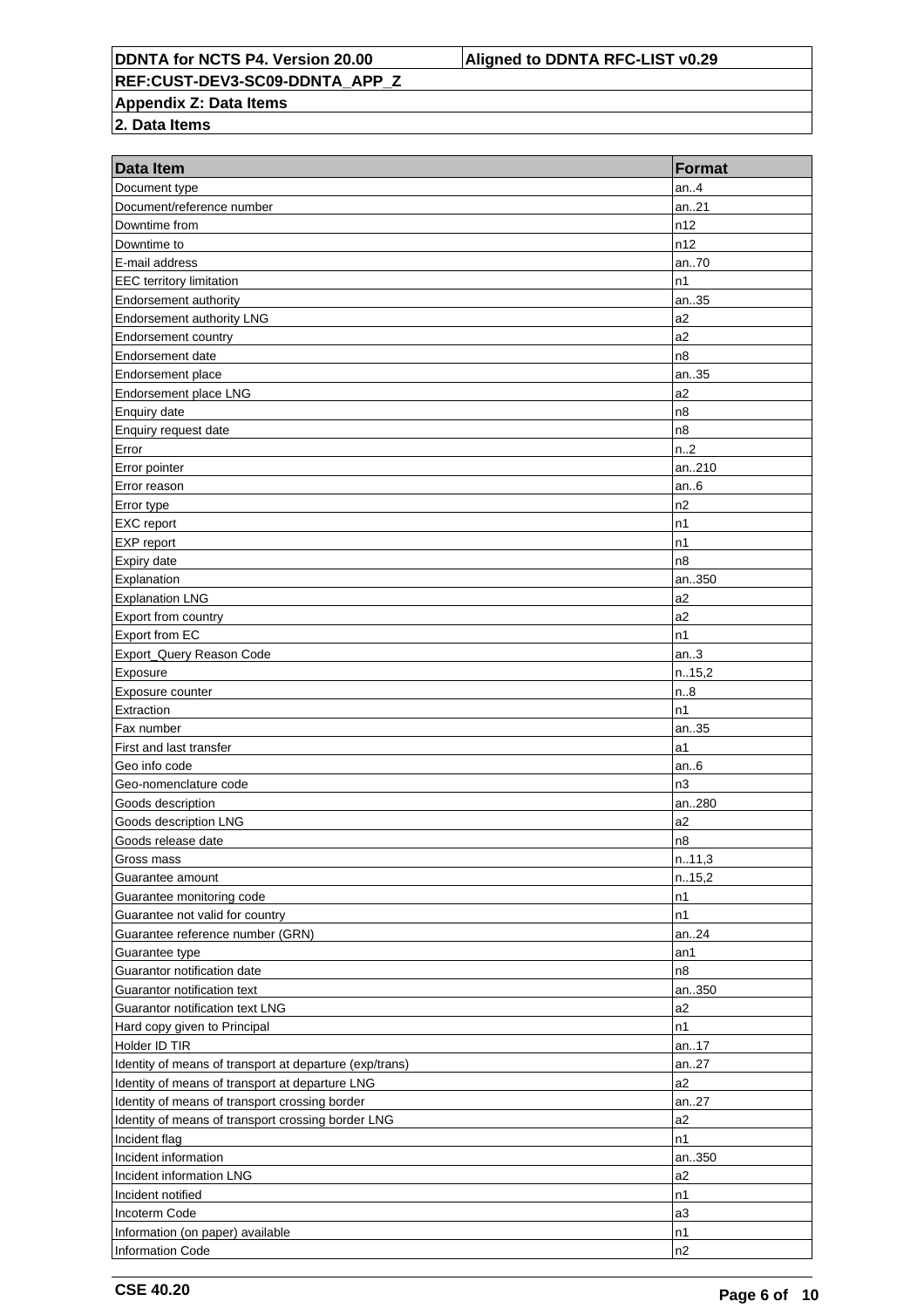**REF:CUST-DEV3-SC09-DDNTA\_APP\_Z**

**Appendix Z: Data Items**

| Data Item                                         | <b>Format</b>    |
|---------------------------------------------------|------------------|
| Information from Principal available              | n1               |
| Information text                                  | an140            |
| Information text LNG                              | a2               |
| Information type                                  | n <sub>1</sub> 2 |
| Inland transport mode                             | n.2              |
| Interchange control reference                     | an14             |
| Interchange service segment                       | a <sub>3</sub>   |
| Invalid guarantee reason                          | an350            |
| Invalid guarantee reason code                     | an.3             |
| Invalid guarantee reason LNG                      | a2               |
| Invalidity date                                   | n8               |
| Invalidity reason                                 | an350            |
| Invalidity reason code                            | an3              |
| Invalidity reason LNG                             | a2               |
| Issuing date                                      | n8               |
| Item number                                       | n.5              |
| Item Number involved                              | n.5              |
| Item number rejection reason code                 | n.2              |
| Kind of packages                                  | an.3             |
| Language code                                     | a2               |
| Language specific data LNG                        | a2               |
| Legal references                                  | an70             |
| Liability liberation date                         | n8               |
| Limited validity (sensitive goods)                | n1               |
| Lock date                                         | n8               |
| Marks & numbers of packages                       | an42             |
| Marks & numbers of packages LNG                   | a2               |
| Message identification                            | an14             |
| Message recipient                                 | an35             |
| Message release number                            | an.3             |
| Message sender                                    | an35             |
| Message sequence number                           | n.2              |
| Message service segment                           | a <sub>3</sub>   |
| Message type                                      | an.6             |
| Message version                                   | an.3             |
| Method of payment                                 | a1               |
| Modification subtype                              | n1               |
| Month                                             | an <sub>2</sub>  |
| <b>NAD LNG</b>                                    | a2               |
| Name                                              | an35             |
| Nationality of means of transport at departure    | a2               |
| Nationality of means of transport crossing border | a2               |
| Nature of transaction code                        | n.2              |
| NCTS accompanying document language code          | a2               |
| NCTS entry date                                   | n8               |
| NCTS return copy                                  | n1               |
| Nearest office                                    | an175            |
| Nearest office LNG                                | a2               |
| Net mass                                          | n.11,3           |
| New transport means identity                      | an27             |
| New transport means identity LNG                  | a2               |
| New transport means nationality                   | a2               |
| No release motivation                             | an350            |
| No release motivation LNG                         | a2               |
| Not valid for EC                                  | n1               |
| Not valid for other contracting parties           | a2               |
| Number of certificates                            | n.8              |
| Number of packages                                | n.5              |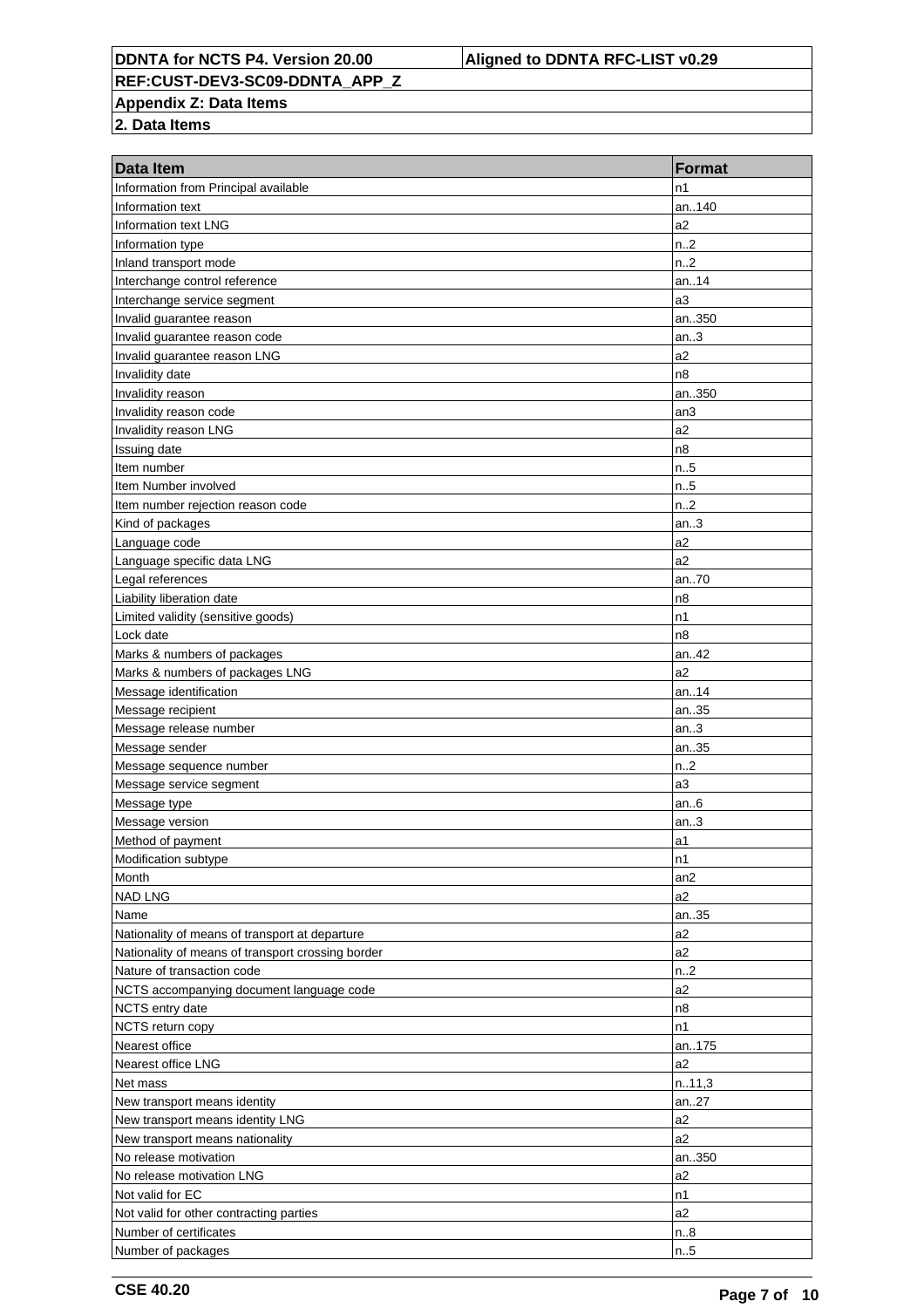**REF:CUST-DEV3-SC09-DDNTA\_APP\_Z**

**Appendix Z: Data Items**

| Data Item                                        | <b>Format</b>   |
|--------------------------------------------------|-----------------|
| Number of pieces                                 | n.5             |
| Opening hours time first period from             | n4              |
| Opening hours time first period to               | n4              |
| Opening hours time second period from            | n4              |
| Opening hours time second period to              | n4              |
| Operation                                        | a1              |
| Original attribute value                         | an140           |
| Original message identification                  | an14            |
| Other country                                    | a2              |
| Other country code                               | a2              |
| Other guarantee reference                        | an35            |
| Other movement information request               | an350           |
| Other movement information request LNG           | a2              |
| Other movement information response              | an350           |
| Other movement information response LNG          | a2              |
| Percentage of reference amount                   | n.3             |
| Period from date                                 | n8              |
| Period to date                                   | n8              |
| Phone number                                     | an35            |
| Place                                            | an35            |
| Place LNG                                        | a2              |
| Place of loading, code                           | an17            |
| Place of unloading LNG                           | a2              |
| Place of unloading, code                         | an35            |
| Pointer to the attribute                         | an35            |
| Position of erroneous data component             | n.3             |
| Position of erroneous data element               | n.3             |
| Postal code                                      | an.9            |
| Prefix-suffix flag                               | n1              |
| Prefix-suffix level                              | an1             |
| Prefix-suffix name                               | an35            |
| Prefix-suffix name LNG                           | a2              |
| <b>Previous Document Category</b>                | a1              |
| Previous document reference                      | an35            |
| Previous document reference LNG                  | a <sub>2</sub>  |
| Previous document type                           | an $6$          |
| Previous Procedure                               | an <sub>2</sub> |
| Priority                                         | a1              |
| Procedure requested                              | an2             |
| Public holiday name                              | an35            |
| Public holiday name LNG                          | a <sub>2</sub>  |
| Query identifier                                 | n1              |
| Rate value                                       | n.8,6           |
| <b>Received Date</b>                             | n14             |
| Reception return code                            | n1              |
| Recipient identification code qualifier          | an.4            |
| Recipient's reference/password                   | an14            |
| Recipient's reference/password qualifier         | an <sub>2</sub> |
| Recovery Acceptance                              | n1              |
| Recovery communication date                      | n8              |
| Recovery notification date                       | n8              |
| Recovery notification text                       | an350           |
| Recovery notification text LNG                   | a2              |
| Reference amount                                 | n.15,2          |
| Reference number                                 | an22            |
| Reference number                                 | an <sub>8</sub> |
| Reference number Competent Authority of Enquiry  | an <sub>8</sub> |
| Reference number Competent Authority of Recovery | an <sub>8</sub> |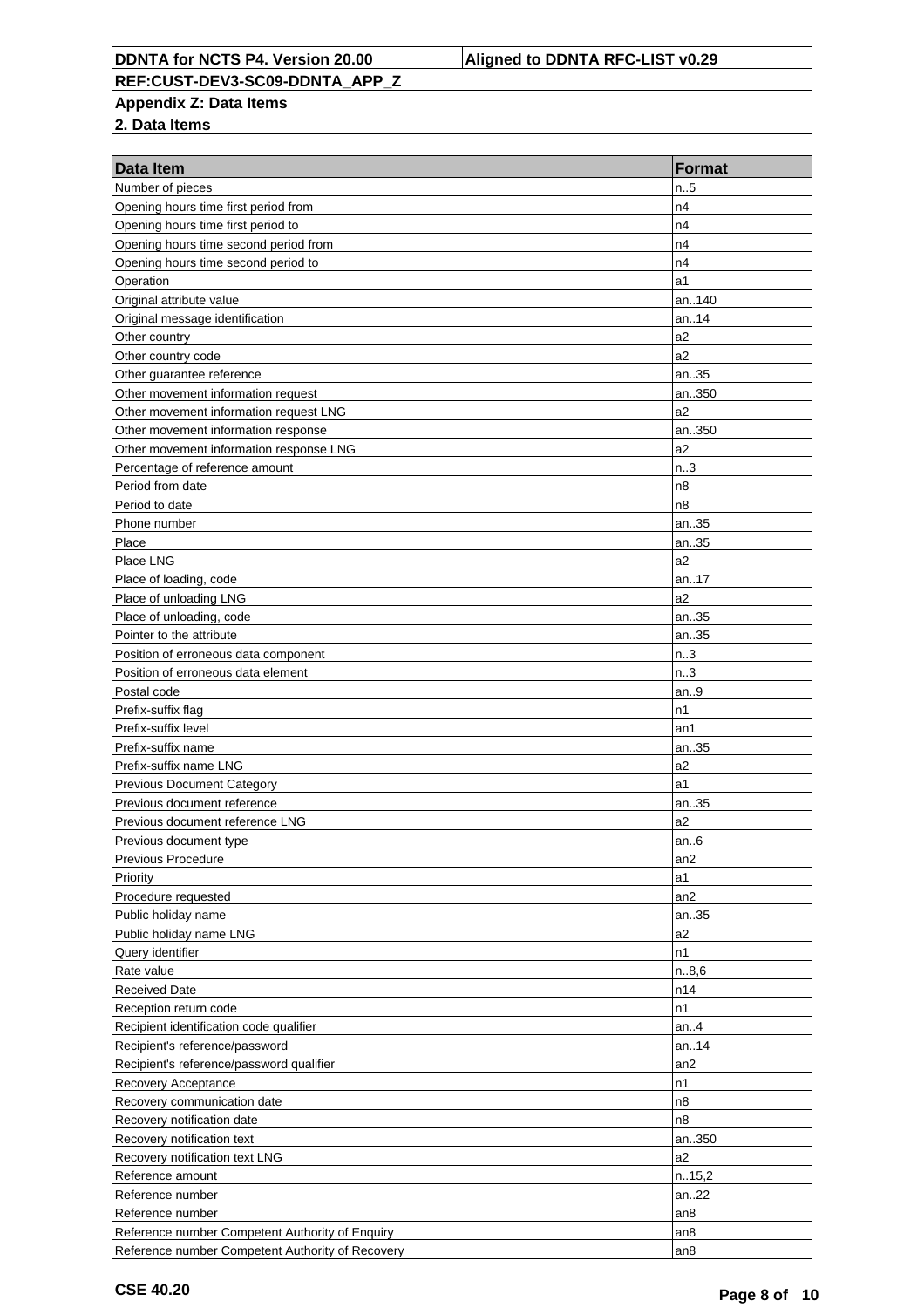**REF:CUST-DEV3-SC09-DDNTA\_APP\_Z**

**Appendix Z: Data Items**

| Reference number higher authority<br>an <sub>8</sub><br>Reference number main office<br>an <sub>8</sub><br>Reference number take-over<br>an <sub>8</sub><br>Reference quantity<br>n.6<br>an.3<br>Region code<br>Release request rejection reason<br>an350<br>a2<br>Release request rejection reason LNG<br>n1<br>Release requested<br>Remark<br>an350<br><b>Remark LNG</b><br>a2<br>an140<br><b>Reply Address</b><br>Reply Address LNG<br>a2<br>Reply to<br>n.8<br>Representative capacity<br>an35<br>a2<br>Representative capacity LNG<br>n1<br>Representative status code<br>n1<br><b>Requested Information Code</b><br><b>Requested Information Text</b><br>an140<br>a2<br>Requested Information Text LNG<br>n.2<br>Response Code<br>an140<br>Response Information<br>a2<br><b>Response Information LNG</b><br>an35<br>Responsible data manager<br>Restricted use (suspended goods)<br>n1<br>Return Copy returned on<br>n <sub>8</sub><br>a2<br><b>Risk Analysis LNG</b><br>Risk Analysis result code<br>an1<br>Risk Analysis result code<br>an.5<br>Risk Analysis text<br>an350<br>Role<br>an.3<br>Role A<br>a2<br>a2<br>Role B<br>an20<br>Seals identity<br>a2<br>Seals identity LNG<br>Seals number<br>n.4<br>Season code<br>n1<br>Season end date<br>n <sub>8</sub><br>an35<br>Season name<br>a2<br>Season name LNG<br>n8<br>Season start date<br>n1<br>Security<br>Security code<br>an.8<br>Segment position in message<br>n.6<br>Sender identification code qualifier<br>an.4<br>Sending country code<br>a2<br>Sensitive goods code<br>n2<br>Sensitive goods flag<br>n1<br>Sensitive quantity<br>n.11,3<br>Sent Date<br>n14<br>Sequence id<br>n.8<br>Simplified procedure flag<br>n1<br>Space to add<br>n1<br>Specific Circumstance Indicator<br>a1 | Data Item | <b>Format</b> |
|--------------------------------------------------------------------------------------------------------------------------------------------------------------------------------------------------------------------------------------------------------------------------------------------------------------------------------------------------------------------------------------------------------------------------------------------------------------------------------------------------------------------------------------------------------------------------------------------------------------------------------------------------------------------------------------------------------------------------------------------------------------------------------------------------------------------------------------------------------------------------------------------------------------------------------------------------------------------------------------------------------------------------------------------------------------------------------------------------------------------------------------------------------------------------------------------------------------------------------------------------------------------------------------------------------------------------------------------------------------------------------------------------------------------------------------------------------------------------------------------------------------------------------------------------------------------------------------------------------------------------------------------------------------------------------------------------------------------------------------------------------------|-----------|---------------|
|                                                                                                                                                                                                                                                                                                                                                                                                                                                                                                                                                                                                                                                                                                                                                                                                                                                                                                                                                                                                                                                                                                                                                                                                                                                                                                                                                                                                                                                                                                                                                                                                                                                                                                                                                              |           |               |
|                                                                                                                                                                                                                                                                                                                                                                                                                                                                                                                                                                                                                                                                                                                                                                                                                                                                                                                                                                                                                                                                                                                                                                                                                                                                                                                                                                                                                                                                                                                                                                                                                                                                                                                                                              |           |               |
|                                                                                                                                                                                                                                                                                                                                                                                                                                                                                                                                                                                                                                                                                                                                                                                                                                                                                                                                                                                                                                                                                                                                                                                                                                                                                                                                                                                                                                                                                                                                                                                                                                                                                                                                                              |           |               |
|                                                                                                                                                                                                                                                                                                                                                                                                                                                                                                                                                                                                                                                                                                                                                                                                                                                                                                                                                                                                                                                                                                                                                                                                                                                                                                                                                                                                                                                                                                                                                                                                                                                                                                                                                              |           |               |
|                                                                                                                                                                                                                                                                                                                                                                                                                                                                                                                                                                                                                                                                                                                                                                                                                                                                                                                                                                                                                                                                                                                                                                                                                                                                                                                                                                                                                                                                                                                                                                                                                                                                                                                                                              |           |               |
|                                                                                                                                                                                                                                                                                                                                                                                                                                                                                                                                                                                                                                                                                                                                                                                                                                                                                                                                                                                                                                                                                                                                                                                                                                                                                                                                                                                                                                                                                                                                                                                                                                                                                                                                                              |           |               |
|                                                                                                                                                                                                                                                                                                                                                                                                                                                                                                                                                                                                                                                                                                                                                                                                                                                                                                                                                                                                                                                                                                                                                                                                                                                                                                                                                                                                                                                                                                                                                                                                                                                                                                                                                              |           |               |
|                                                                                                                                                                                                                                                                                                                                                                                                                                                                                                                                                                                                                                                                                                                                                                                                                                                                                                                                                                                                                                                                                                                                                                                                                                                                                                                                                                                                                                                                                                                                                                                                                                                                                                                                                              |           |               |
|                                                                                                                                                                                                                                                                                                                                                                                                                                                                                                                                                                                                                                                                                                                                                                                                                                                                                                                                                                                                                                                                                                                                                                                                                                                                                                                                                                                                                                                                                                                                                                                                                                                                                                                                                              |           |               |
|                                                                                                                                                                                                                                                                                                                                                                                                                                                                                                                                                                                                                                                                                                                                                                                                                                                                                                                                                                                                                                                                                                                                                                                                                                                                                                                                                                                                                                                                                                                                                                                                                                                                                                                                                              |           |               |
|                                                                                                                                                                                                                                                                                                                                                                                                                                                                                                                                                                                                                                                                                                                                                                                                                                                                                                                                                                                                                                                                                                                                                                                                                                                                                                                                                                                                                                                                                                                                                                                                                                                                                                                                                              |           |               |
|                                                                                                                                                                                                                                                                                                                                                                                                                                                                                                                                                                                                                                                                                                                                                                                                                                                                                                                                                                                                                                                                                                                                                                                                                                                                                                                                                                                                                                                                                                                                                                                                                                                                                                                                                              |           |               |
|                                                                                                                                                                                                                                                                                                                                                                                                                                                                                                                                                                                                                                                                                                                                                                                                                                                                                                                                                                                                                                                                                                                                                                                                                                                                                                                                                                                                                                                                                                                                                                                                                                                                                                                                                              |           |               |
|                                                                                                                                                                                                                                                                                                                                                                                                                                                                                                                                                                                                                                                                                                                                                                                                                                                                                                                                                                                                                                                                                                                                                                                                                                                                                                                                                                                                                                                                                                                                                                                                                                                                                                                                                              |           |               |
|                                                                                                                                                                                                                                                                                                                                                                                                                                                                                                                                                                                                                                                                                                                                                                                                                                                                                                                                                                                                                                                                                                                                                                                                                                                                                                                                                                                                                                                                                                                                                                                                                                                                                                                                                              |           |               |
|                                                                                                                                                                                                                                                                                                                                                                                                                                                                                                                                                                                                                                                                                                                                                                                                                                                                                                                                                                                                                                                                                                                                                                                                                                                                                                                                                                                                                                                                                                                                                                                                                                                                                                                                                              |           |               |
|                                                                                                                                                                                                                                                                                                                                                                                                                                                                                                                                                                                                                                                                                                                                                                                                                                                                                                                                                                                                                                                                                                                                                                                                                                                                                                                                                                                                                                                                                                                                                                                                                                                                                                                                                              |           |               |
|                                                                                                                                                                                                                                                                                                                                                                                                                                                                                                                                                                                                                                                                                                                                                                                                                                                                                                                                                                                                                                                                                                                                                                                                                                                                                                                                                                                                                                                                                                                                                                                                                                                                                                                                                              |           |               |
|                                                                                                                                                                                                                                                                                                                                                                                                                                                                                                                                                                                                                                                                                                                                                                                                                                                                                                                                                                                                                                                                                                                                                                                                                                                                                                                                                                                                                                                                                                                                                                                                                                                                                                                                                              |           |               |
|                                                                                                                                                                                                                                                                                                                                                                                                                                                                                                                                                                                                                                                                                                                                                                                                                                                                                                                                                                                                                                                                                                                                                                                                                                                                                                                                                                                                                                                                                                                                                                                                                                                                                                                                                              |           |               |
|                                                                                                                                                                                                                                                                                                                                                                                                                                                                                                                                                                                                                                                                                                                                                                                                                                                                                                                                                                                                                                                                                                                                                                                                                                                                                                                                                                                                                                                                                                                                                                                                                                                                                                                                                              |           |               |
|                                                                                                                                                                                                                                                                                                                                                                                                                                                                                                                                                                                                                                                                                                                                                                                                                                                                                                                                                                                                                                                                                                                                                                                                                                                                                                                                                                                                                                                                                                                                                                                                                                                                                                                                                              |           |               |
|                                                                                                                                                                                                                                                                                                                                                                                                                                                                                                                                                                                                                                                                                                                                                                                                                                                                                                                                                                                                                                                                                                                                                                                                                                                                                                                                                                                                                                                                                                                                                                                                                                                                                                                                                              |           |               |
|                                                                                                                                                                                                                                                                                                                                                                                                                                                                                                                                                                                                                                                                                                                                                                                                                                                                                                                                                                                                                                                                                                                                                                                                                                                                                                                                                                                                                                                                                                                                                                                                                                                                                                                                                              |           |               |
|                                                                                                                                                                                                                                                                                                                                                                                                                                                                                                                                                                                                                                                                                                                                                                                                                                                                                                                                                                                                                                                                                                                                                                                                                                                                                                                                                                                                                                                                                                                                                                                                                                                                                                                                                              |           |               |
|                                                                                                                                                                                                                                                                                                                                                                                                                                                                                                                                                                                                                                                                                                                                                                                                                                                                                                                                                                                                                                                                                                                                                                                                                                                                                                                                                                                                                                                                                                                                                                                                                                                                                                                                                              |           |               |
|                                                                                                                                                                                                                                                                                                                                                                                                                                                                                                                                                                                                                                                                                                                                                                                                                                                                                                                                                                                                                                                                                                                                                                                                                                                                                                                                                                                                                                                                                                                                                                                                                                                                                                                                                              |           |               |
|                                                                                                                                                                                                                                                                                                                                                                                                                                                                                                                                                                                                                                                                                                                                                                                                                                                                                                                                                                                                                                                                                                                                                                                                                                                                                                                                                                                                                                                                                                                                                                                                                                                                                                                                                              |           |               |
|                                                                                                                                                                                                                                                                                                                                                                                                                                                                                                                                                                                                                                                                                                                                                                                                                                                                                                                                                                                                                                                                                                                                                                                                                                                                                                                                                                                                                                                                                                                                                                                                                                                                                                                                                              |           |               |
|                                                                                                                                                                                                                                                                                                                                                                                                                                                                                                                                                                                                                                                                                                                                                                                                                                                                                                                                                                                                                                                                                                                                                                                                                                                                                                                                                                                                                                                                                                                                                                                                                                                                                                                                                              |           |               |
|                                                                                                                                                                                                                                                                                                                                                                                                                                                                                                                                                                                                                                                                                                                                                                                                                                                                                                                                                                                                                                                                                                                                                                                                                                                                                                                                                                                                                                                                                                                                                                                                                                                                                                                                                              |           |               |
|                                                                                                                                                                                                                                                                                                                                                                                                                                                                                                                                                                                                                                                                                                                                                                                                                                                                                                                                                                                                                                                                                                                                                                                                                                                                                                                                                                                                                                                                                                                                                                                                                                                                                                                                                              |           |               |
|                                                                                                                                                                                                                                                                                                                                                                                                                                                                                                                                                                                                                                                                                                                                                                                                                                                                                                                                                                                                                                                                                                                                                                                                                                                                                                                                                                                                                                                                                                                                                                                                                                                                                                                                                              |           |               |
|                                                                                                                                                                                                                                                                                                                                                                                                                                                                                                                                                                                                                                                                                                                                                                                                                                                                                                                                                                                                                                                                                                                                                                                                                                                                                                                                                                                                                                                                                                                                                                                                                                                                                                                                                              |           |               |
|                                                                                                                                                                                                                                                                                                                                                                                                                                                                                                                                                                                                                                                                                                                                                                                                                                                                                                                                                                                                                                                                                                                                                                                                                                                                                                                                                                                                                                                                                                                                                                                                                                                                                                                                                              |           |               |
|                                                                                                                                                                                                                                                                                                                                                                                                                                                                                                                                                                                                                                                                                                                                                                                                                                                                                                                                                                                                                                                                                                                                                                                                                                                                                                                                                                                                                                                                                                                                                                                                                                                                                                                                                              |           |               |
|                                                                                                                                                                                                                                                                                                                                                                                                                                                                                                                                                                                                                                                                                                                                                                                                                                                                                                                                                                                                                                                                                                                                                                                                                                                                                                                                                                                                                                                                                                                                                                                                                                                                                                                                                              |           |               |
|                                                                                                                                                                                                                                                                                                                                                                                                                                                                                                                                                                                                                                                                                                                                                                                                                                                                                                                                                                                                                                                                                                                                                                                                                                                                                                                                                                                                                                                                                                                                                                                                                                                                                                                                                              |           |               |
|                                                                                                                                                                                                                                                                                                                                                                                                                                                                                                                                                                                                                                                                                                                                                                                                                                                                                                                                                                                                                                                                                                                                                                                                                                                                                                                                                                                                                                                                                                                                                                                                                                                                                                                                                              |           |               |
|                                                                                                                                                                                                                                                                                                                                                                                                                                                                                                                                                                                                                                                                                                                                                                                                                                                                                                                                                                                                                                                                                                                                                                                                                                                                                                                                                                                                                                                                                                                                                                                                                                                                                                                                                              |           |               |
|                                                                                                                                                                                                                                                                                                                                                                                                                                                                                                                                                                                                                                                                                                                                                                                                                                                                                                                                                                                                                                                                                                                                                                                                                                                                                                                                                                                                                                                                                                                                                                                                                                                                                                                                                              |           |               |
|                                                                                                                                                                                                                                                                                                                                                                                                                                                                                                                                                                                                                                                                                                                                                                                                                                                                                                                                                                                                                                                                                                                                                                                                                                                                                                                                                                                                                                                                                                                                                                                                                                                                                                                                                              |           |               |
|                                                                                                                                                                                                                                                                                                                                                                                                                                                                                                                                                                                                                                                                                                                                                                                                                                                                                                                                                                                                                                                                                                                                                                                                                                                                                                                                                                                                                                                                                                                                                                                                                                                                                                                                                              |           |               |
|                                                                                                                                                                                                                                                                                                                                                                                                                                                                                                                                                                                                                                                                                                                                                                                                                                                                                                                                                                                                                                                                                                                                                                                                                                                                                                                                                                                                                                                                                                                                                                                                                                                                                                                                                              |           |               |
|                                                                                                                                                                                                                                                                                                                                                                                                                                                                                                                                                                                                                                                                                                                                                                                                                                                                                                                                                                                                                                                                                                                                                                                                                                                                                                                                                                                                                                                                                                                                                                                                                                                                                                                                                              |           |               |
|                                                                                                                                                                                                                                                                                                                                                                                                                                                                                                                                                                                                                                                                                                                                                                                                                                                                                                                                                                                                                                                                                                                                                                                                                                                                                                                                                                                                                                                                                                                                                                                                                                                                                                                                                              |           |               |
|                                                                                                                                                                                                                                                                                                                                                                                                                                                                                                                                                                                                                                                                                                                                                                                                                                                                                                                                                                                                                                                                                                                                                                                                                                                                                                                                                                                                                                                                                                                                                                                                                                                                                                                                                              |           |               |
|                                                                                                                                                                                                                                                                                                                                                                                                                                                                                                                                                                                                                                                                                                                                                                                                                                                                                                                                                                                                                                                                                                                                                                                                                                                                                                                                                                                                                                                                                                                                                                                                                                                                                                                                                              |           |               |
|                                                                                                                                                                                                                                                                                                                                                                                                                                                                                                                                                                                                                                                                                                                                                                                                                                                                                                                                                                                                                                                                                                                                                                                                                                                                                                                                                                                                                                                                                                                                                                                                                                                                                                                                                              |           |               |
|                                                                                                                                                                                                                                                                                                                                                                                                                                                                                                                                                                                                                                                                                                                                                                                                                                                                                                                                                                                                                                                                                                                                                                                                                                                                                                                                                                                                                                                                                                                                                                                                                                                                                                                                                              |           |               |
|                                                                                                                                                                                                                                                                                                                                                                                                                                                                                                                                                                                                                                                                                                                                                                                                                                                                                                                                                                                                                                                                                                                                                                                                                                                                                                                                                                                                                                                                                                                                                                                                                                                                                                                                                              |           |               |
|                                                                                                                                                                                                                                                                                                                                                                                                                                                                                                                                                                                                                                                                                                                                                                                                                                                                                                                                                                                                                                                                                                                                                                                                                                                                                                                                                                                                                                                                                                                                                                                                                                                                                                                                                              |           |               |
|                                                                                                                                                                                                                                                                                                                                                                                                                                                                                                                                                                                                                                                                                                                                                                                                                                                                                                                                                                                                                                                                                                                                                                                                                                                                                                                                                                                                                                                                                                                                                                                                                                                                                                                                                              |           |               |
| Specific notes code<br>an.6                                                                                                                                                                                                                                                                                                                                                                                                                                                                                                                                                                                                                                                                                                                                                                                                                                                                                                                                                                                                                                                                                                                                                                                                                                                                                                                                                                                                                                                                                                                                                                                                                                                                                                                                  |           |               |
| State of seals ok<br>n1                                                                                                                                                                                                                                                                                                                                                                                                                                                                                                                                                                                                                                                                                                                                                                                                                                                                                                                                                                                                                                                                                                                                                                                                                                                                                                                                                                                                                                                                                                                                                                                                                                                                                                                                      |           |               |
| Statistics type<br>an <sub>4</sub>                                                                                                                                                                                                                                                                                                                                                                                                                                                                                                                                                                                                                                                                                                                                                                                                                                                                                                                                                                                                                                                                                                                                                                                                                                                                                                                                                                                                                                                                                                                                                                                                                                                                                                                           |           |               |
| Statistics type<br>an.4                                                                                                                                                                                                                                                                                                                                                                                                                                                                                                                                                                                                                                                                                                                                                                                                                                                                                                                                                                                                                                                                                                                                                                                                                                                                                                                                                                                                                                                                                                                                                                                                                                                                                                                                      |           |               |
| Status<br>an3                                                                                                                                                                                                                                                                                                                                                                                                                                                                                                                                                                                                                                                                                                                                                                                                                                                                                                                                                                                                                                                                                                                                                                                                                                                                                                                                                                                                                                                                                                                                                                                                                                                                                                                                                |           |               |